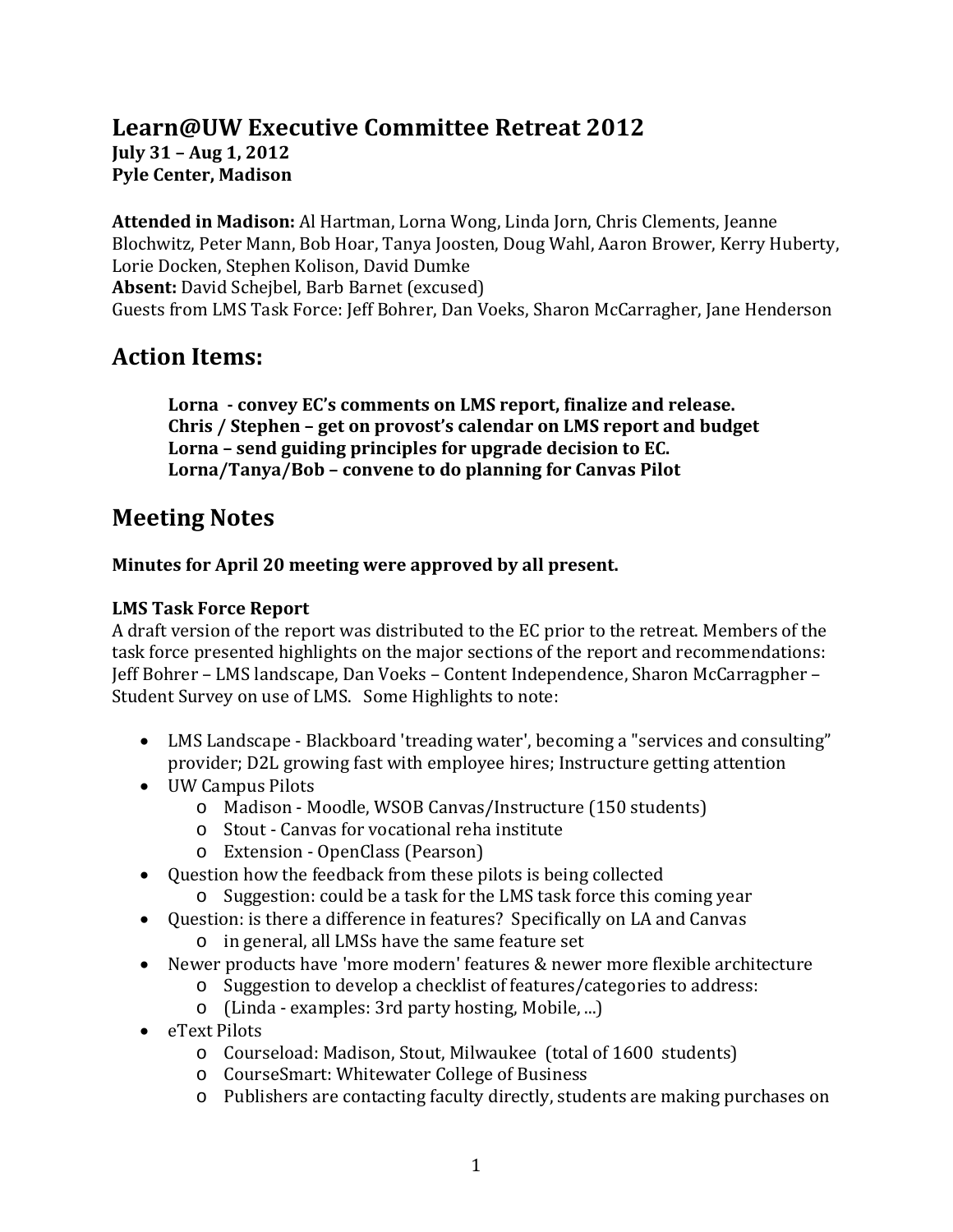their own, thus hard to gage the real interest.

- o Suggestion: provide a place to report on what faculty are doing
- o Where to get this information will vary by campus some could use bookstore (lack of textbook order) to find courses.
- o There are integrations with D2L for both of these pilots
- Content Independence
	- o Focus on providing a transition path
	- o Industry standards for Export/Import Common Cartridge is a recognized standard by many LMS and publishers
	- o Seeing movement from LMS as a central place to a platform for integration
	- o LMS as Hub
	- o State of practices were collected from LTDC and CIC group
	- o Suggestion to change from 'promoting' to 'educating' faculty on awareness of content. OER will eventually play a role and can be political
- Student Survey on LMS
	- Over 6000 responses from every campus, over 99 percent used D2L as primary LMS
	- In general, satisfaction rate is high
	- Comparison of demographics did not yield significant differences
		- o Did not ask age Tanya indicated that this has shown differences in their surveys
	- Not much interest in including Social Media-like features in LMS
		- o Highest interest in collaboration features (Google docs)
	- Improvements requested from survey questions & open comments
		- o Better navigation especially discussion boards
		- o Access to grades (this was somewhat influenced by questions in the survey)
		- o Good collaboration tools (Google apps)
		- o SSO
		- o Full access on Mobile Devices: Grades, content and more
	- Students Expectations
		- o Have come to expect LMS to be part of their courses
		- o Timely posting of grades (may require expectation set by faculty)
		- o Students want access after course end date (another item 'led' by survey?)
			- Question on how this might impact Utility?
			- **Retention**
			- Fair-use (control access to copyright material)
			- How does this tie to OER?
			- Tanya: Students have expectation that they should have access to their contributions and also they have paid for access to materials.
			- Need to make content available outside of the LMS
	- Linda: liked questions 9, 10
		- o Lorna: will add the information from these questions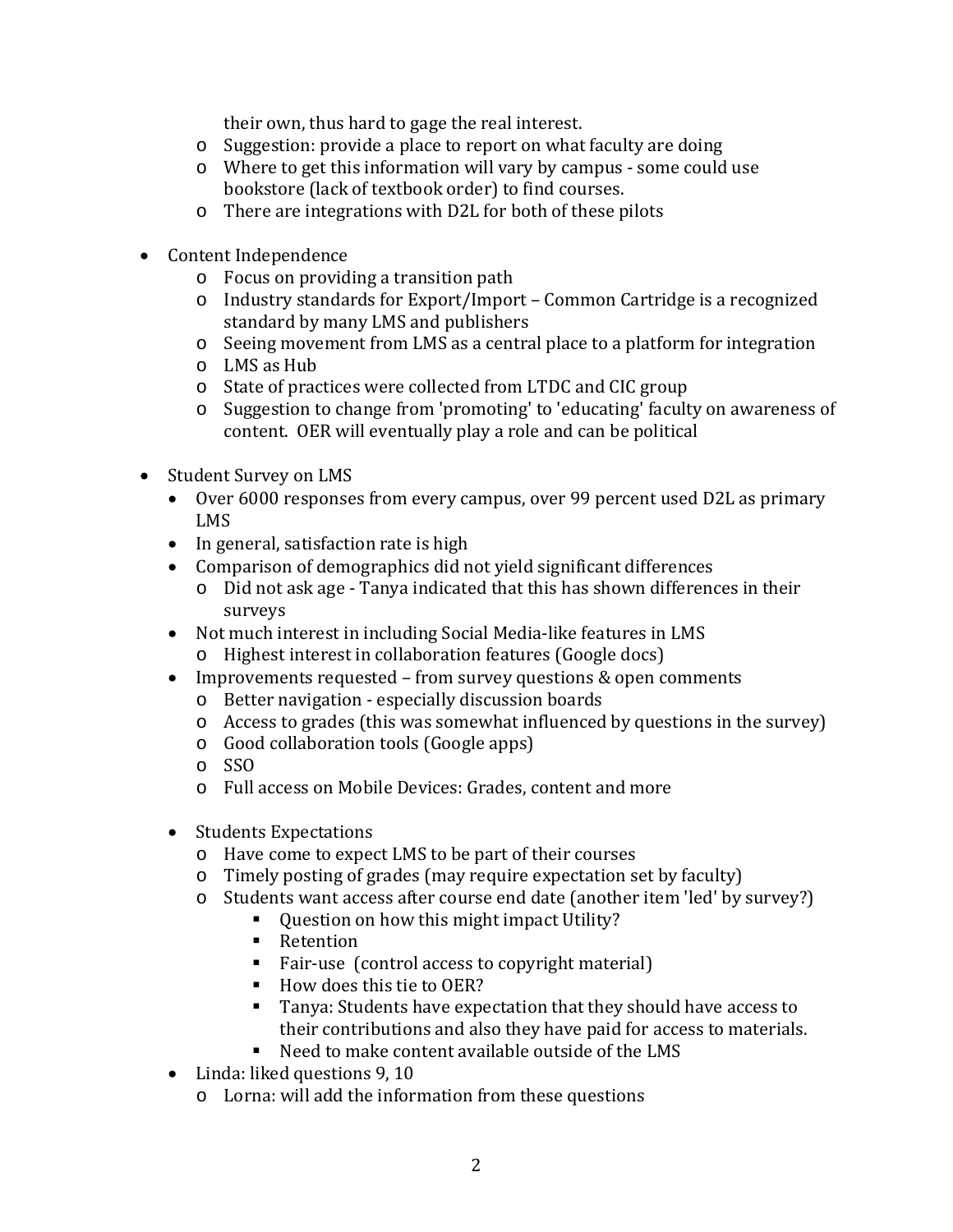- Open ended responses were more about the pedagogy
	- o Expression of some overuse of the tools need to balance the use
- Using LMS to organize life/learning.
- Calendar tool was not robust, but much improved in current version.
	- o Need to share with D2L the need to integrate D2L calendar tool with other external calendar tools. Being able to push events out of LMS to other calendars
- Question about Google Apps? Mainly use of Google docs. There was no overwhelming call for Google calendar or other tools
- Feedback from the EC include: More specifics on the recommendation section to use the LMS more ubiquitously, especially the grade book, and additional information on perceived effects on learning by students should be more clearly stated. Lorna will convey the changes to the Task Force.
- A final version will be released in the next couple of weeks. It will be distributed via the web to CIOs, LTDC, and Site-admins and posted on L@UW EC website
	- o *[Note: report was final and distributed on Aug 13]*
- Need venue with provosts
	- o Discuss access to course materials?
	- o Increase encouragement for faculty to use LMS.
	- o Al says this will be on the fall agenda for provosts.
	- o It has been the practice in the past 2 years. Included in LUW budget discussions.
	- o Chris requests Stephen to assist in getting on Provost's agenda

# **Learn@UW Update and Upgrade Policy discussion**

- An update on usage and growth of L@UW was sent to the committee prior to the meeting. Peter gave a brief walkthrough of the projects accomplished this year.
	- o [slides available]
- Discussion on the guiding principles and upgrade decision for v10 that involved a change of date after announcement at Madison's insistence on changing the date.
	- Al: What drove the decision to go with Madison request? Size of Madison user base, perceived number of summer courses, D2L delay in release, lack of time for further deliberation.
	- Who makes the decision and who needs to be informed? EC trusts the judgment of the UWS liaison to campuses and Utility. When feasible, EC should be consulted ahead.
	- How to do a better job of communicating with campus stakeholders?
		- o (Lorie) Communication of guiding principles to the stakeholders on the campus is important.
		- o (Linda) Learned about the processes that we do have in place. Also wants to provide sufficient support for Lorna/Peter from LUW Executive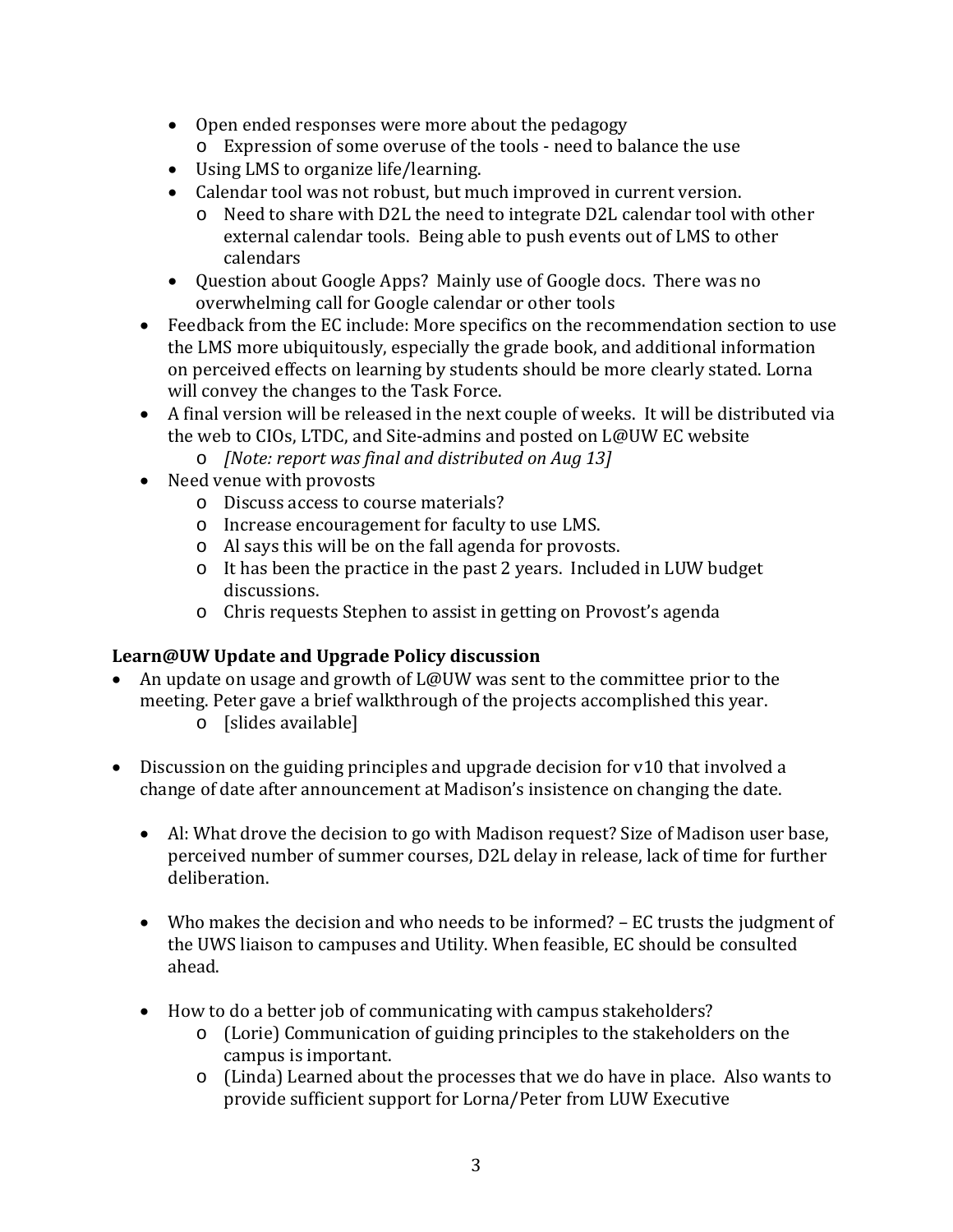- Tonya: requests discussion of the guiding principles. Lorna will send to EC.
	- o Also wondering about the decision to be the first major institution to go first with v10 – not specific order, volunteer, someone has to go first. UWS is not always the first, in fact – we are rarely the first.

### **Delta Initiative Workshop - Current Status of LMS**

PPT slides available on D2L course site. Jeanne Blochwitz took extensive notes. Attached as Appendix 1.

# **Preparation on meeting with John Baker on Wednesday**

Following are the notes captured by Jeanne Blochwitz during the group discussion after the presentation by Delta Initiative.

Lorna - Contract discussions cannot occur without procurement presence. We will need to steer clear of the topic during our conversation. John has also been forewarned. Procurement (Ruth Ginzburg) indicated the easiest way to handle the renewal is to go through the board of regents rather than DOA. Work needs to start end of year or spring of 2013.

# **Brainstorming from the group on issues we want to address:**

- How do D2L's future plans and roadmap align with our needs?
- What are our needs?
- Strategy is get our needs met. Positioning ourselves for 3-5 years.
- Opportunity to document our needs in 2012 and then reflect on these in 3 years to see what has been addressed.
- Aaron work towards standardization. Plug and play.
- Ask for the processes that support cloud, content and delivery.
- They are the first vendor for LTI 1.0, but haven't moved to LTI 1.1
- D2L is building a Learning Platform. Very active in IMS standards
- From Student survey feedback, discussion tool needs improvement how is D2L planning to address?
- What are our options if we don't like the answers from D2L? (Aaron)
- Any interaction with D2L, let them know what our priorities are (Tanya)
- Account Manager ask John what kind of support Eric Shotwell will have
- \*What is D2L's strategy to manage the growth of the company?
- How is he managing change? Stability of product?
- How is John working with his new leadership change?
- \*How will D2L help us control costs?
- Outages are expensive
- \*Performance absolutely need this addressed
- Our reality is budget cuts.
- What is the business model for analytics? Customizable service model?
- Important to have control of the data open access to data.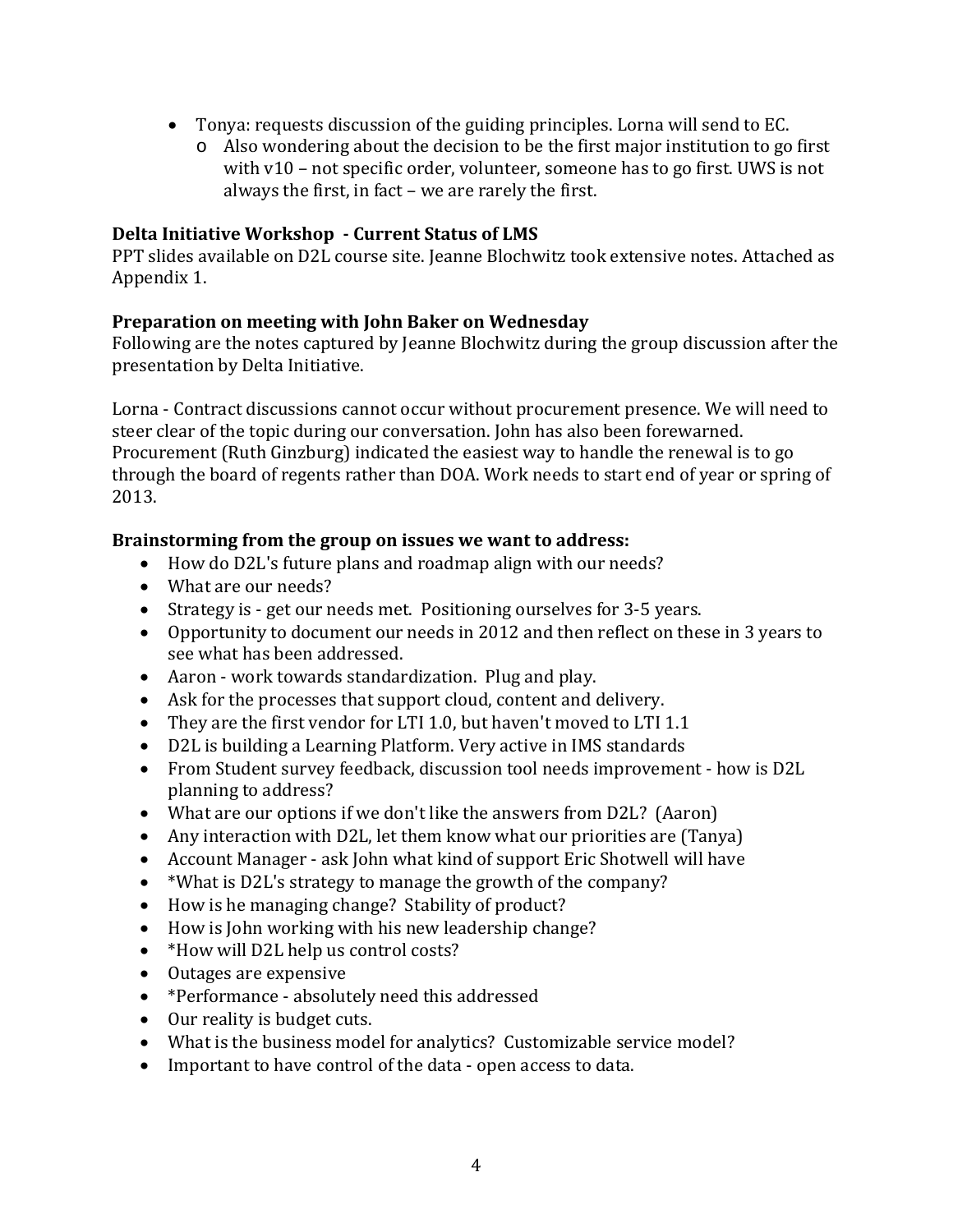- What ways can we partner with D2L? Examples of new Research group.
- (Lorna) LISA-B opportunity to be involved in the groups.
- (Linda) what is John's vision for Eric Shotwell? What is the role for this person.
- (Aaron) Need for easy/intuitive technology that supports linking with many tools online homework (any vendor), quizzing, a MOOC, everything that is out there, we want to connect with.
- Most of what people ask for, D2L can do now, but it is too complex.
- Can a D2L representative be more connected with faculty?
- D2L Community more open source model for direct input.
- (Chris) Analytics why can't D2L just provide the data and let us use it.
- (David) Ease of use and the integration with tools via LTI1.1
- (Linda) LMS landscape is changing what is the vision for D2L in this space.
- (Aaron) How do we get from here to there? Clear that we need to use all of the internet better. Separate data transfer from data utilization. Is the D2L product going to help us get there?
- Linda) What is John's vision for 'services' aka BB model. What is his vision for the future business model
- Need to look at the needs of the stakeholders how can D2L help us understand the needs for university/faculty.
- How will D2L interact with developers?
- Analytics
- Defining the term 'partnership'.
- What are the specifics of D2L's strategic planning?
- Do we want D2L to provide a formal response? Accountability from vendor
- What is the plan for next major release of D2L the current product is limiting our ability to move forward. What is the strategy for transition from current platform?
- A list of questions were composed in a Google doc (Thanks, Tanya):
- [https://docs.google.com/document/d/1GmnkdIIXW78t3Yxzwlxcr2XnOHJGObVjVK\\_F8oNrgLQ/edit](https://docs.google.com/document/d/1GmnkdIIXW78t3Yxzwlxcr2XnOHJGObVjVK_F8oNrgLQ/edit)
- **Update of D2L related systems**
- Ran out of time. D2L systems update postponed till tomorrow. PPT decks on each topic available on D2L coursesite.

# **Wednesday, Aug 1st**

# **Meeting with John Baker, CEO, D2L & Eric Shotwell, Strategic Account Manager**

John presented a brief roadmap of the D2L LE platform and related products, company direction and growth, shared their IBM partnership, and responded to the questions. Jeanne Blochwitz took extensive notes during the session. Check appendix 2.

Lorna will request a follow-up session on topics that we did not have enough time to cover. We also need a copy of the PPT on Roadmap, and the PPT that describes IBM partnership. **Academic Systems Update**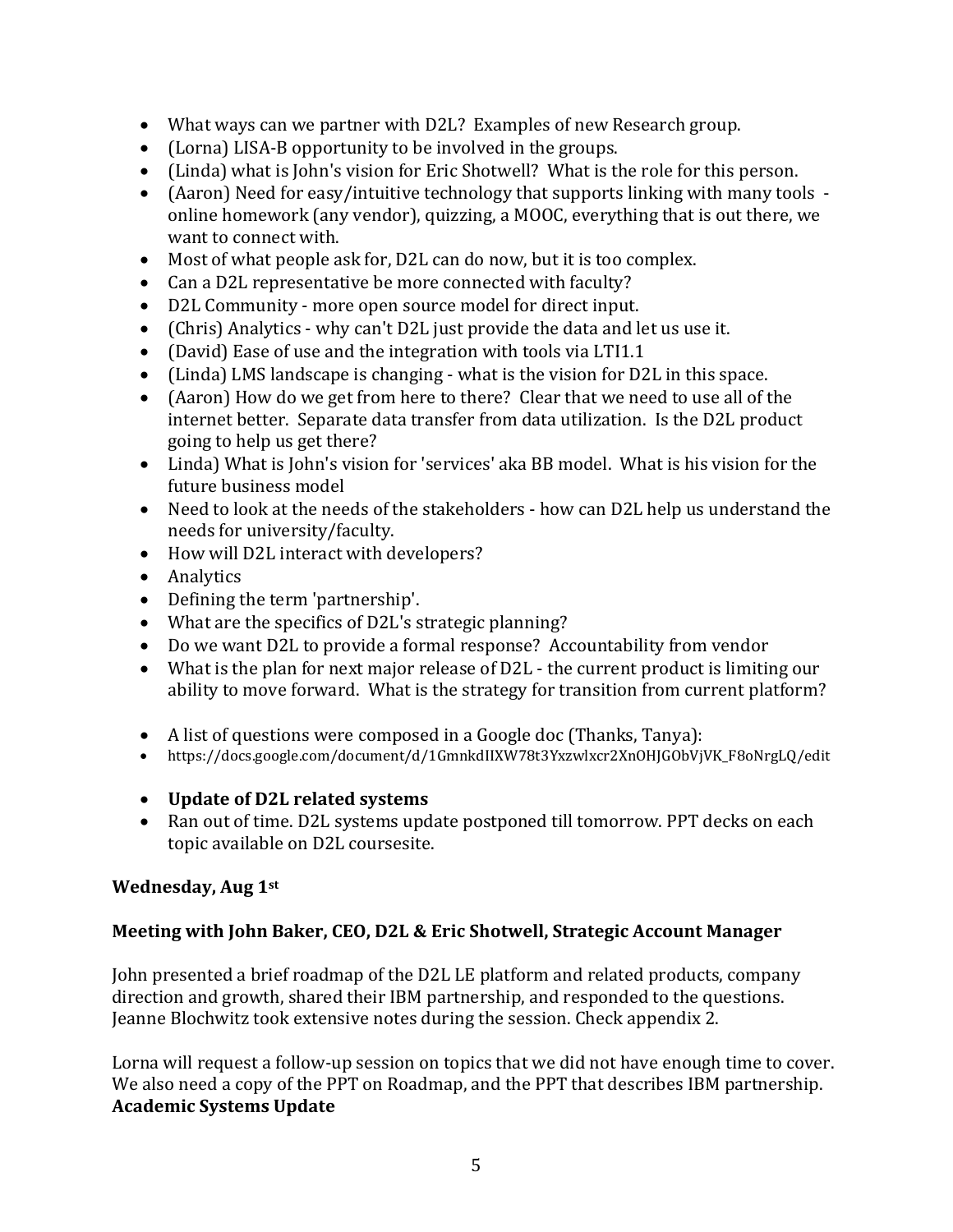In the interest of time, Lorna and Peter did a quick review of the following academic systems. More details can be found on the PPT slide decks. Will allocate time at the September meeting to cover these topics in more detail.

### **ePortfolio**

All campuses except Stout are now on D2L ePortfolio. An eP showcase event was held by the LTDC on June 22. Fourteen faculty presented, attended by 60. D2L is rolling out a free eP cloud service called MyDesire2Learn to serve eP users beyond graduation. Beta testing should start in a few weeks.

### **SAIP/IPSIS status**

Did not have time to report. Will do update at the September meeting.

# **Learning Analytics Pilot**

D2L Pilot is on track with slight delay. Technical set up of data warehouse and reporting server is scheduled for August. Pilot courses have been selected. Faculty kick-off meeting is scheduled for Aug 29 in Madison. A Growth Agenda grant for the project with 2-year extension has been approved. The D2L pilot builds a foundation for the project.

# **BB-Collaborate**

Campus adoption continues to steadily increase. The system is becoming an integral part of the D2L Learning environment. Integration of BB-C with Moodle is explored by Madison users. Federation authentication using Shibboleth is on the BB-C roadmap for end of December. Lorna and Peter have been exploring actively alternatives for authentication and provisioning of meeting rooms for admin/noninstructional users. The project needs ownership from another entity, as it is not academic.

# **Kaltura Pilot**

Kaltura is a cloud based media management and delivery system. UWS has negotiated a one-year pilot Spring 2011-Fall 2011, funded by OLIT. About 250 users plus student users participated. The pilot was extended through Spring 2012 semester to investigate its integration with D2L. The Learn@UW Exec Committee supported a 2<sup>nd</sup> year pilot through CSRG funding. An extension was successfully negotiated with an increased number of users and bandwidth. We plan to test heavily on the D2L integrated experience in addition to the features offered by Kaltura.

### **Membership**

Discussion was tabled till September.

#### **Budget Discussion**

FY13 Academic budget was approved by CSRG with a \$60,000 from the original request: \$30,000 for campus support in the Learning Analytics project was not approved, another \$30,000 to be reduced from the overall budget. After discussion, the EC agreed on Lorie and Lorna's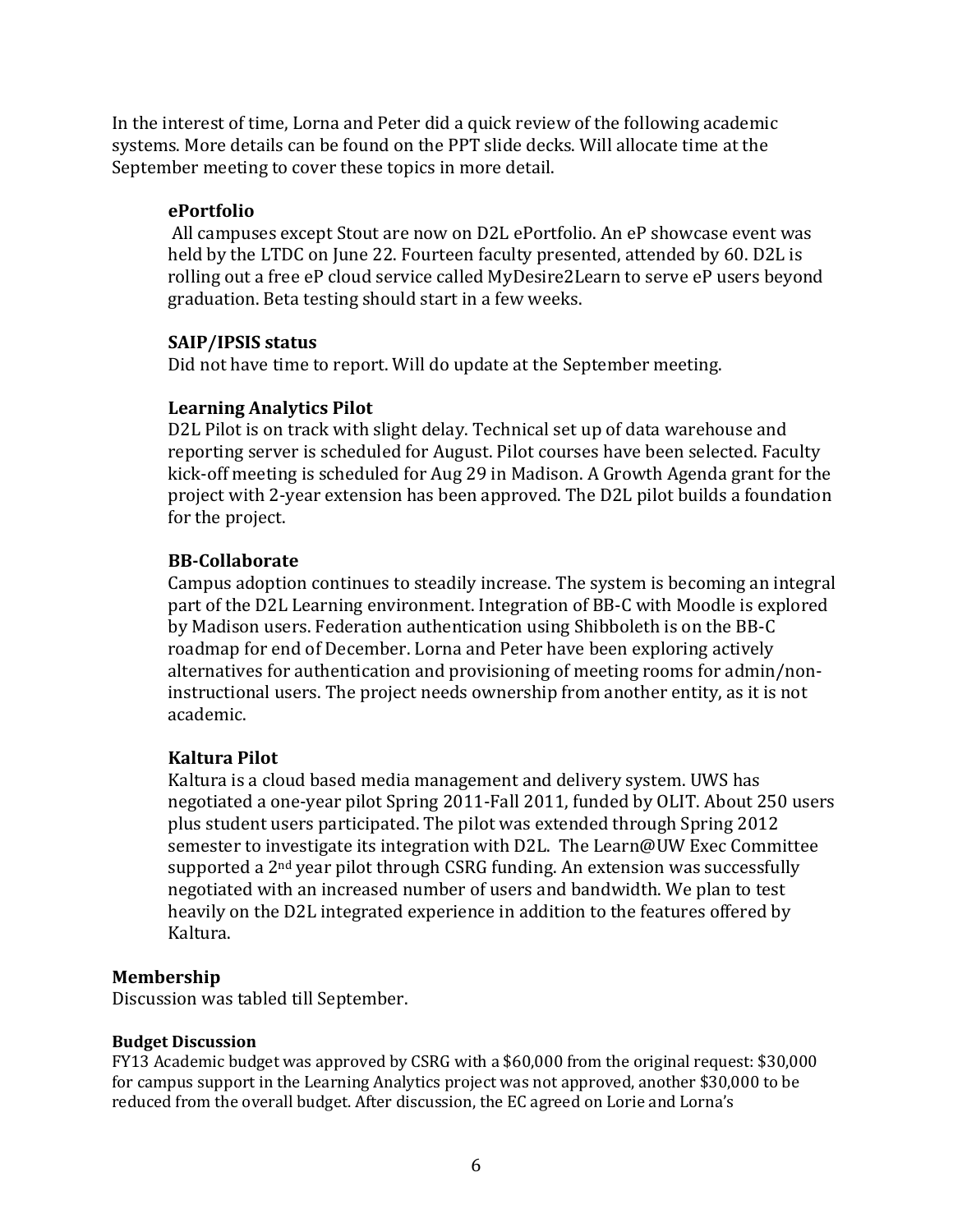recommendation to tentatively reduce the D2L Learning Analytics implementation fee by \$15,000, and innovative project line item by \$15,000, and monitor throughout the year.

Budget committee for FY14 is formed: Chris Clements, Peter Mann, Lorna Wong, need volunteers.

It is important that provosts be aware of the major themes in the academic budget. David Dumke suggested the discussion with the provosts should include the overview of LMS landscape from Delta Initiative and LMS task force, including results of the Student Survey. Bob Hoar observed provosts will hear the problems about D2L, thus positives also need to be presented on a regular basis.

# *Rough Timeline for budget work:*

- Initial meeting for major budget initiatives in Sept meeting & form budget committee
- Get on the Provost agenda talk to Mark Nook and cc Stephen Kolison
- Then present draft budget to provosts in December
- meet in November to review budget prepared by budget committee
- need to find out the budget schedule Lorna will investigate

# **Innovation projects for FY13 (Sept 2012-June 2013)**

Discussion on ideas to use the Innovation Funds  $(\sim 35K)$  from the academic budget approved by CSRG include:

- pilot for Canvas as recommended LMS task after the Jan 2012 presentation (document on the D2L course site)
- central resources for accessibility
- support for LTI exploring and test
- Support for valence API development
- IBM partnership going beyond D2L LA pilot o looking at pulling in data from other institutions
- Noel Levitz conference Chris Clements
- funding for research individuals
- Open source solution for Learning Analytics
	- o Bob suggested that Provosts may be sensitive because growth agenda grant was the largest that was funded, so may not want to emphasize this.

Canvas pilot will allow UWS to evaluate an alternative LMS. We will need to define clearly the goals of the pilot to determine who to involve, size of the pilot, and develop a good evaluation plan.

Tanya commented that research design with one or two courses may not be generalizable, or may be a pilot is not replacing a course, but part of a course etc. to look at filling in gaps that D2L does not meet.

Action: Tanya, Bob and Lorna will meet to work on a canvas pilot plan before the September meeting. Lorna will contact Canvas to get an update on cost.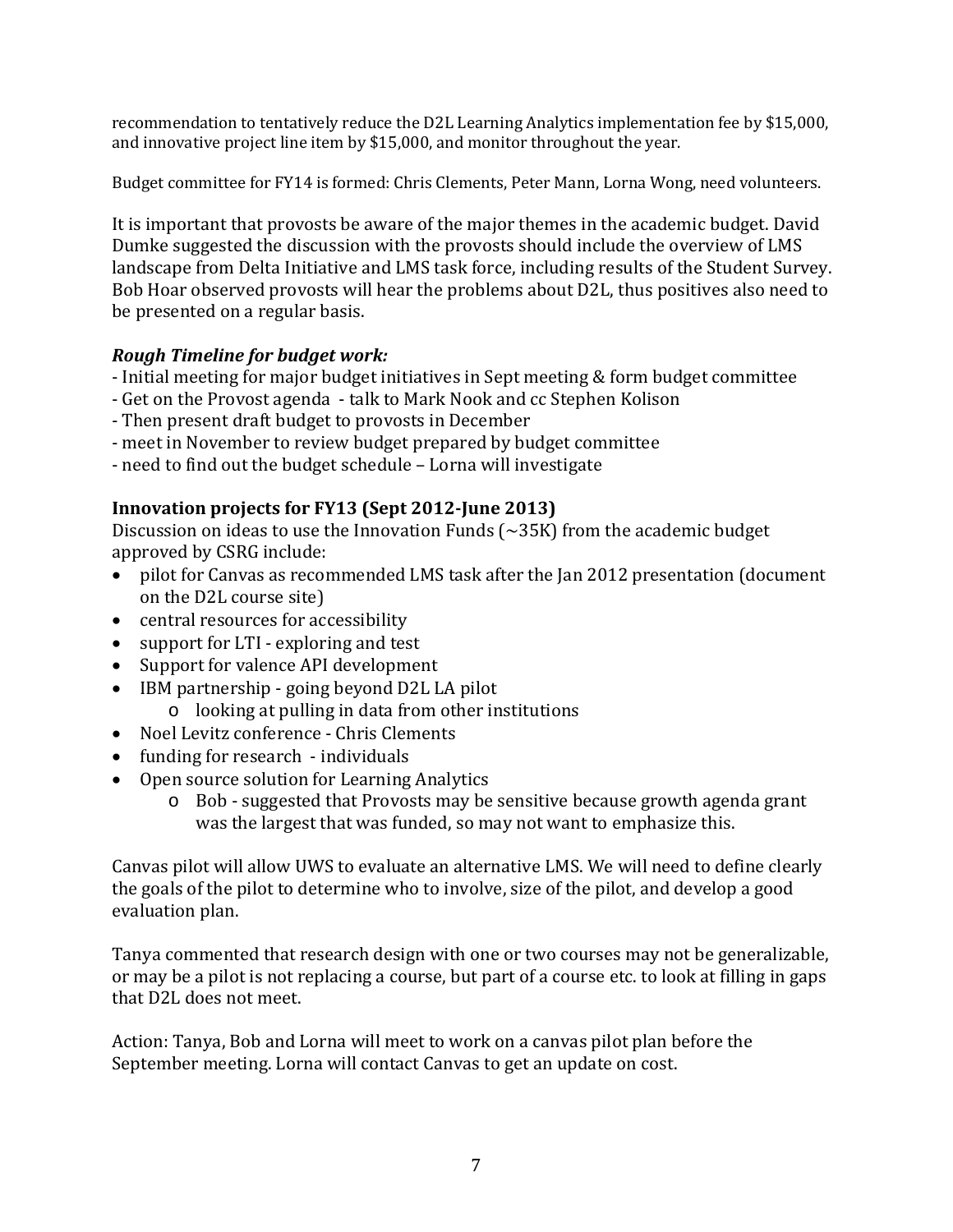### **D2L contract renewal**

Ed, Lorie, Lorna and Ruth Ginsburg met in June. Procurement understands the contract due date and the situation. Ruth recommends UWS go with Chapter 36 – Board of Regents waiver, rather than DOA waivers. Procurement will lead the work, most likely will start end of year or early spring. The negotiation team needs to be small – no more than 4-5 people. Thus the team suggested in the April meeting will most likely serve as a resource team. Lorna will call the team together sometime in the fall to start a conversation.

### **Next meeting**

Sep 26, 1-4 pm, at Madison or remotely. Location TBD.

Retreat adjourned at noon.

Respectfully submitted Lorna Wong Sept 7, 2012

A special thank you to Jeanne Blochwitz who helped to take notes during this two-day retreat.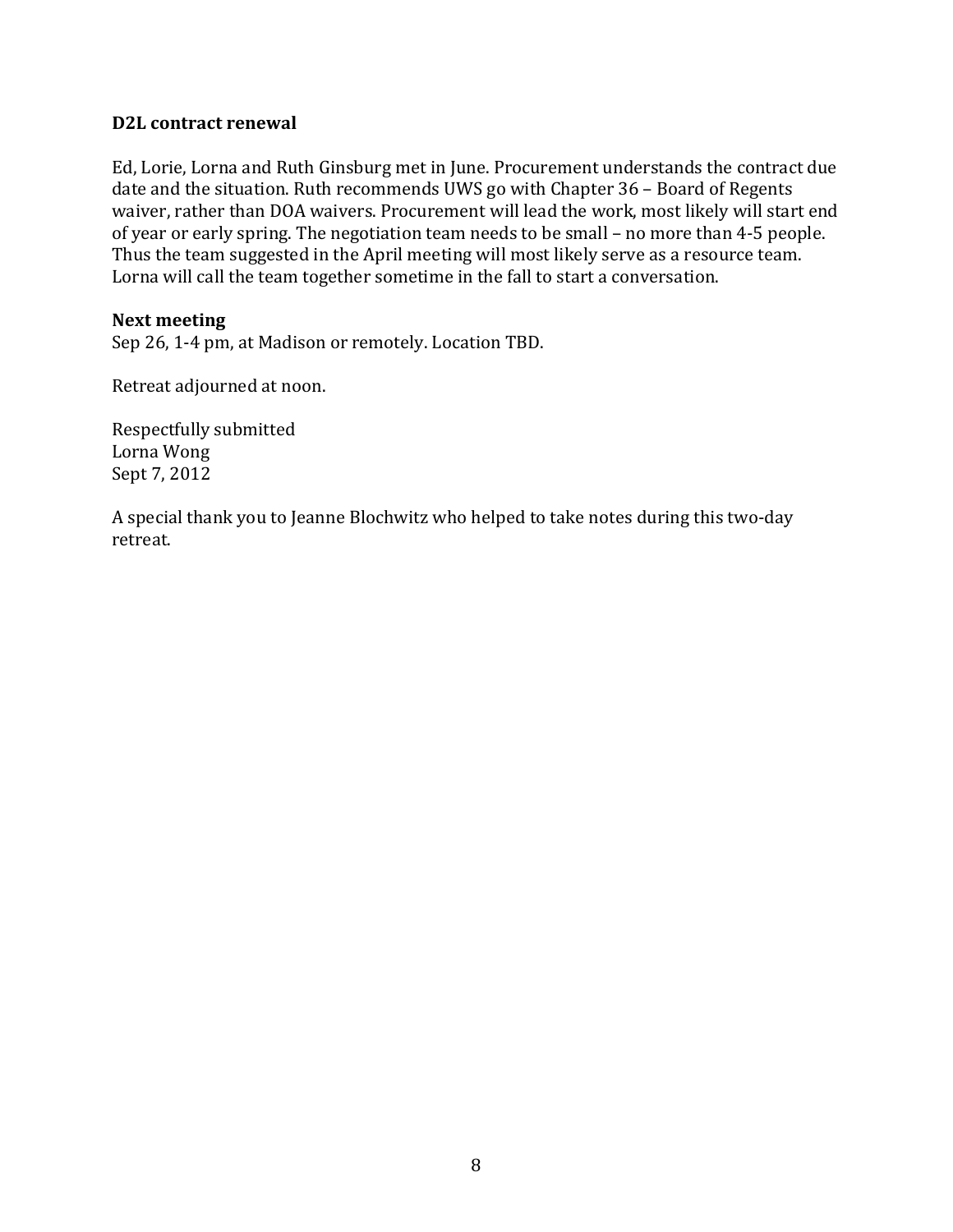# **Appendix A – Meeting with Delta Initiative – 7/31/12 Notes taken by Jeanne Blochwitz**

There are only a handful of LMS solutions that can handle a minimum of campus-wide solution. There are many more solutions, but not many that are 'enterprise'.

Blackboard as vendor has grown mainly based on acquisition. Open source (Sakai/Moodle) fairly new, but growing Origin for most solutions is a campus solution that was commercialized. - designed for a specific campus at least 10 years ago (prior to social media) These are established designs but no significant changes. Things have been driven in US market by BB or reactions to BB (Moodle growth).

Very dissatisfied user-base. From a market perspective, this is an area that is ripe for disruption.

We've been stuck in the 'technology chasm' for the past 2-3 years. This has caused most of the move to open source (Moodle).

Last year Blackboard made a change to support multiple LMSs. Not many customers are changing their Angel-based product.

Currently D2L and Instructure are the major competitors. D2L grew corporately (gone through a growth phase).

2 years ago, Moodle was fastest growing, now has stopped growing. Sakai is going backwards (in number of new adoptions). D2L is losing market to Instructure.

Systems designed since 2008 have social as part of the system from the ground up. All of the systems are moving towards social, but for older systems, more like a bolt-on.

MOOC support: D2L has added more support for this than BB. D2L has been more successful in doing the bolt-on.

What are the drivers to social? Consumerization. Technology is so ubiquitous that expectations/demand is the biggest driver. Not based on market research that social media is better. However there is pedagogical support for using social media to increase learning.

There is research to support that social media supports student experience. How does D2L integrate with existing social networks?

How has LMS market changed in past 2 years?

What has happened is that outside players are putting resources into this space: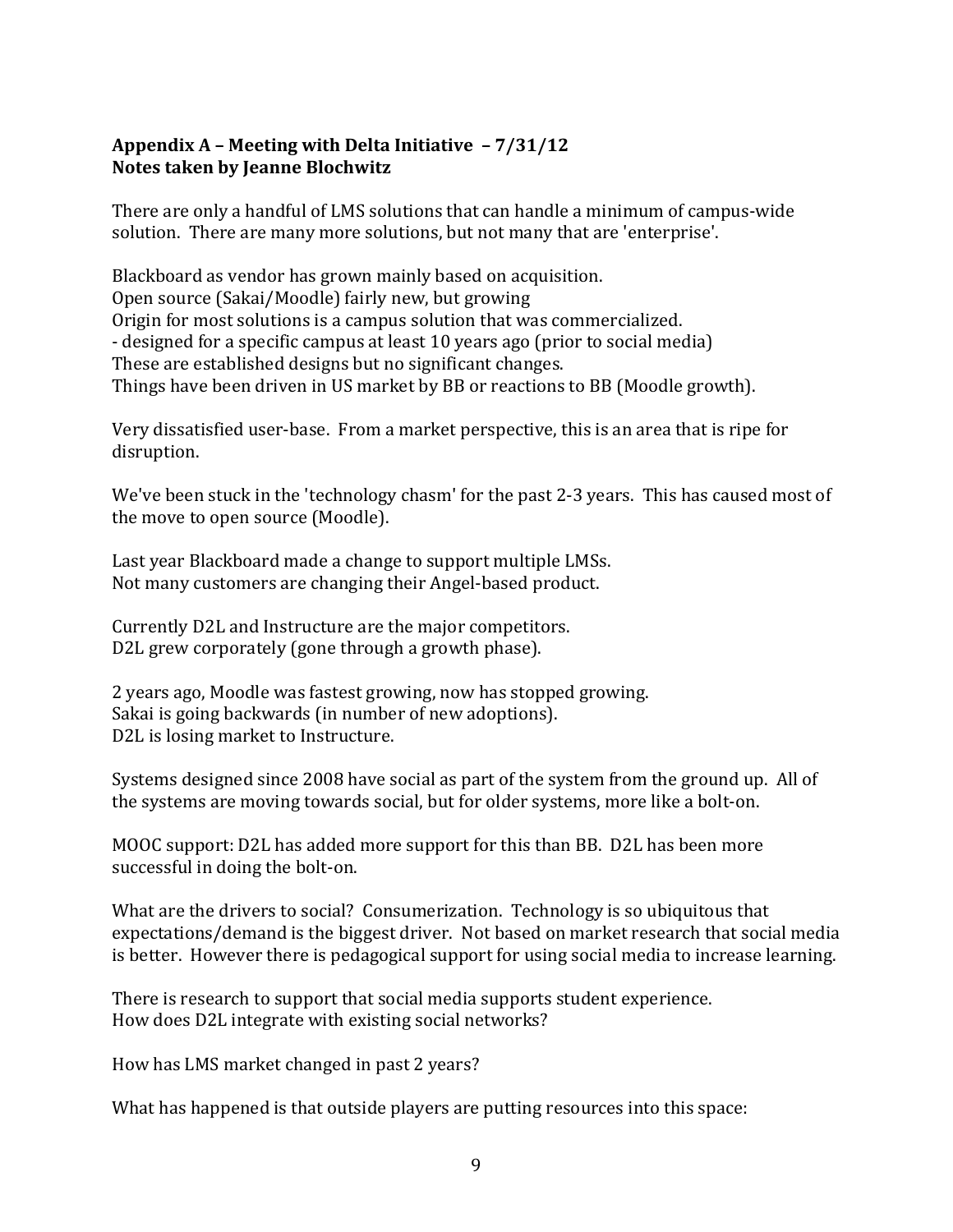Apple, Google, Oracle, Cisco, Publishers (Pearson/Cengage/MH)

Instructure is venture capital funded from the start. Wordpress Piazza BrainHoney LoudCloud GoogleApps

The market has not finished changing. Can only look at trends.

| Blurring of lines between content/publishing and LMS   |
|--------------------------------------------------------|
| Delivery and Content bundled (iTunesU, MIXTI, Udacity) |

Where are the real partnerships and strategic alignments? How to provide content and delivery Change from ERP focus (this has become a commodity)

### DRIVERS:

- Cloud Platform has become the standard (cloud based services) this includes several free platforms targeted at individual faculty adoption (Nixty, OpenClass)

- Analytics

- Open Education (Coursera, EduX, MOOCs)

Educational Deliver Models 2012:

Course Design (vertical) Modality (horizontal) Face2Face Blended Online Course for online sub systems with cohort based vs. self paced

MOOC branches: Stanford Brand vs. Connectivist Branch

Consistency is very important for online programs

TREND: MOOC

Reaction to MOOCs has been driven by Administration to this point.

- tends to drive a wedge between admin and faculty.

- Example of UVA: MOOC as a major factor

Writing an article for Educause Review for this fall that will include these graphics.

Online Education Service Providers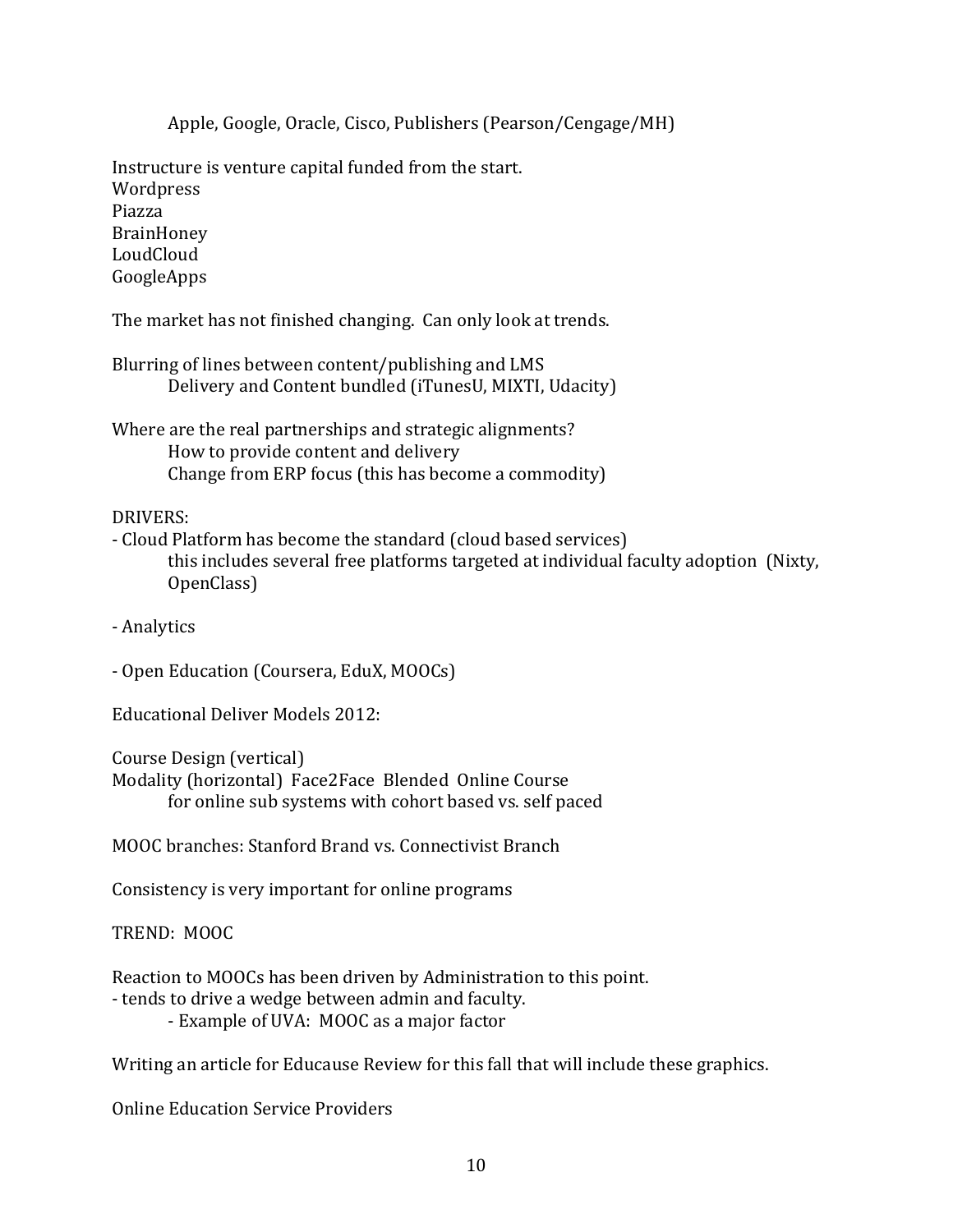Growing market to use commercial partner to develop fully online programs

Udacity and Coursera came out of Stanford

MITx has a platform

Potential Future Problems with MOOCS Revenue Model Credentialing vs. accreditation Course completion Rate Student Authentications

Goal is to remove all possible barriers to get as many students as possible

All innovation and money is going here - none are using legacy LMS systems

TREND: Cloud Platforms

D2L using managed hosting approach note that this is not truly a 'multi-tenant' cloud approach

SaaS Delivery/ Multi-Tenant Cloud Arch The only provider historically was Pearson Now, any new LMS platform is cloud platform This is becoming the dominant method for delivery Allows for rapid development/deployment of new LMS Coursera and Udacity developed in less than 12 months removes barriers to impact/change

The current LMS traditional market will need to react more quickly due to this.

TREND: Learning Analytics

Need to focus on what are the specific issues you are trying to address Think LA may be overhyped.

Get more success if focus on specific usage instead of lumping everything together. Every vendor is coming out with a LA package.

Trending reports require historical data from multiple data warehouses. Analytics is a driver, but currently amorphous.

When you have immature products, this works better for single solutions - over time this will migrate to a broader based solution.

Migration from local to central systems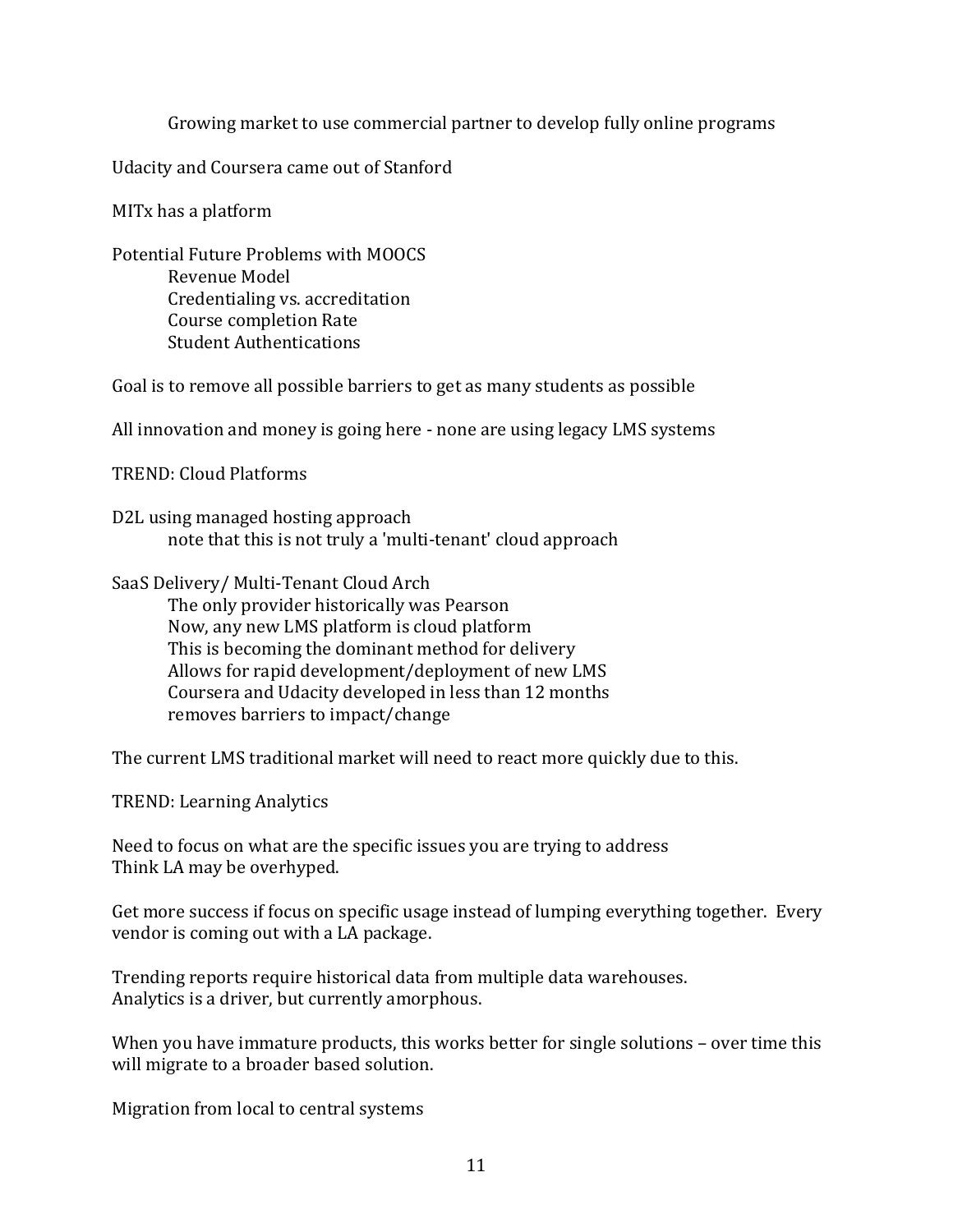Definition of market is changing: not LMS but Learning Platform Market. Multiple tools fit together in one platform.

- market moving toward interoperability
- trick is how to provide a cohesive experience for students/faculty

Aaron: where is the burden to do the integration? Is this on the campus more than just the front-end, but also data management.

Market has not shaken out. Standards are part of this. IMS LTI is helping. Single sign-on and passing of credentials. Then LTI1.1 for assessment. Support plug-n-play.

From D2L perspective, they see D2L as the Hub Schools have used a portal approach

Question: how much money to devote to which initiatives?

LMS needs to redefine itself, not as a hub -this is the most likely way. Got to stop trying to be everything - integrate with tools

Organizational Capacity (Linda) - what skillsets do we need to work in this area? contract negotiation, legal, purchasing, vendor management. See purchasing as a barrier to address strategic initiatives. People who can translate faculty needs into solutions (BA) Things will be a lot more fluid - not just one large system, need to deal with multiple systems. Need agile solutions. Portfolio management. Be ready for more rapid change.

### MOBILE

Equates this with Learning Analytics - companies are hyping but not providing real solutions.

BB did drive this market

2 competing modes: HTML5 (m-site) or Native App D2L trying to do both Moodle going all HTML5

> Started with a broad-based approach, but that didn't pan out Now working with specific solutions (like grader app ) Will have more success with targeted solutions This is not LMS specific - general mobile market LMS has been the leader in use of mobile in education

Need to think about strategic UWS for content development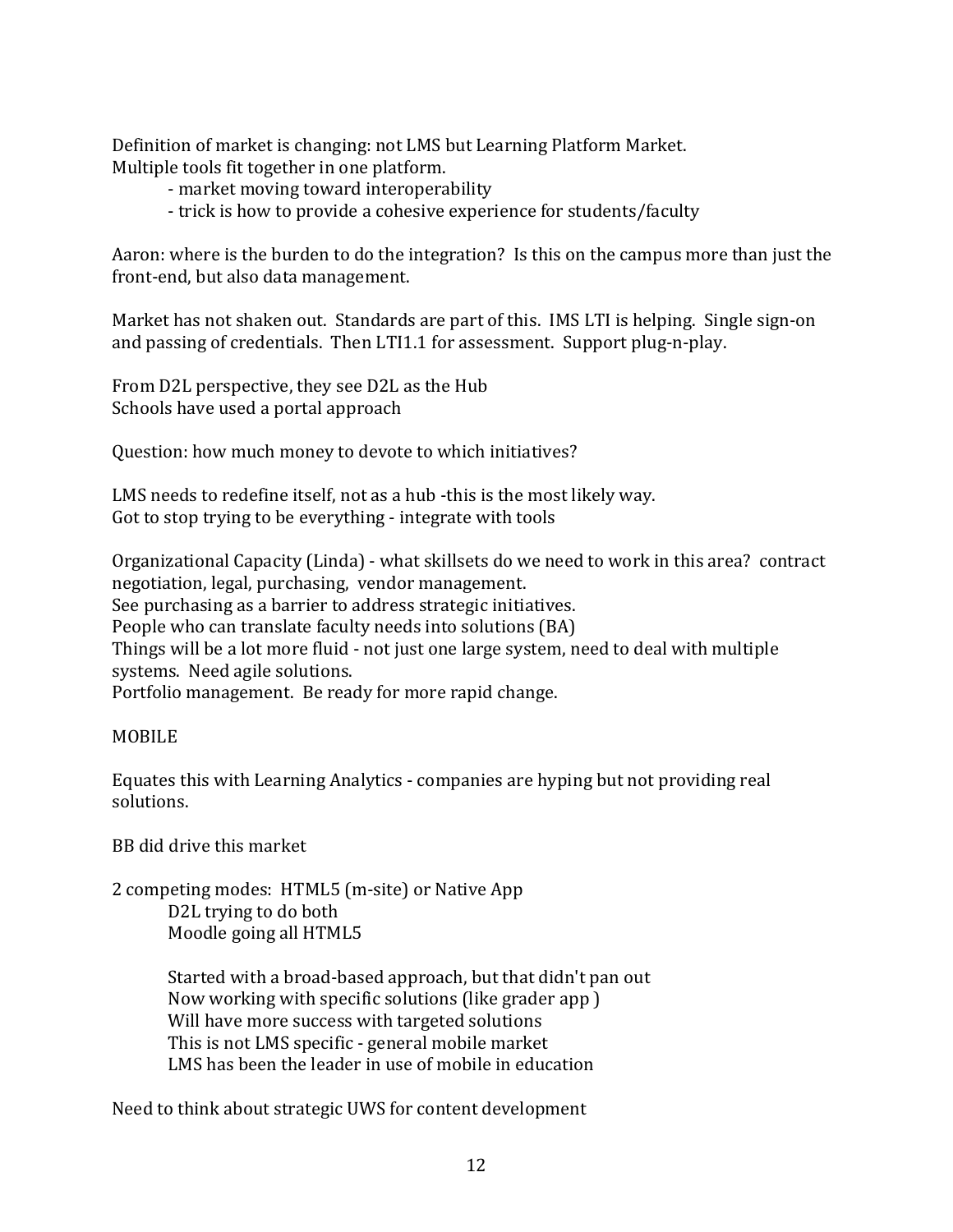adobe flash vs HTML 5

Suggestion to focus on local solutions and look for ways to integrate later

TREND: students text technology

Aaron: not separating the content from the delivery Need to show the advantage of content - need to show the reason to move from paper. Important trend, but not sure how this will happen

HtML5 will have a big impact in this space Blurring of line between content and commodity [nextisnow.net](http://nextisnow.net/) There are pessimistic and optimistic views of e-text book Daytona State University

Previous assumption was that content was becoming a commodity

Think the change will be differentiated content: HTML5 provides the way to do this.

Differentiated content favors providers Engagement as a measurement of value of content

> See the partnership of LMS/Content/Mobile broad market trend - but unclear how this impacts learning

Example may be faculty using the annotation tool

Question (Al) any examples of successful implementation of University Portal for education.

Harrison College - portal

Several companies are trying to provide this, but not much success.

Strategic question: what is our approach on unification? Is it D2L or another approach?

Possible pilot: have a campus try to create a unified experience for students. Suggestion not to make this purely an LMS question.

Linda - what is happening from Internet2 from LMS perspective? Phil is skeptical of this approach - making it easier to purchase a specific product may not serve the institutions well.

Instructure - venture capital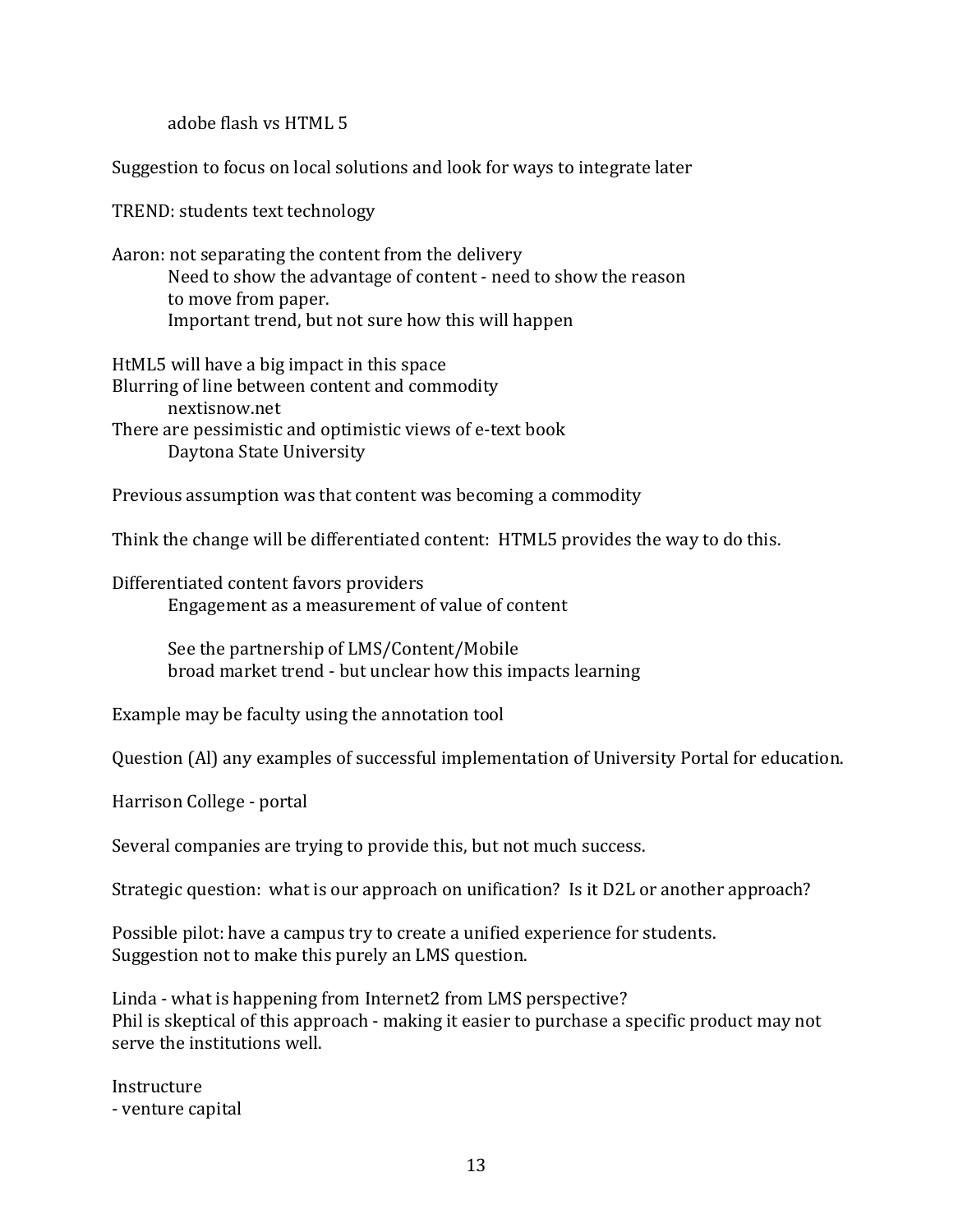- in head2head competition with D2L, Instructure is winning

Don't have a good approach for online programs For making money, they have good leadership. Person from MOXI technology leadership is impressive, good working with customers Don't have seasoned managers, younger people handling operations Analytics package is quite nice - keep eye on approach to dashboard.

D2L

at an inflection point - grown significantly (160 to 500 people) strategic threats - they are not a cloud computing company, social is harder D2L appears to be aware of the weaknesses and is spending money to address these weaknesses.

John's emotional attachment to the company is a problem.

Have to see if they will 'let' the people they have hired to make the needed changes.

Suggestion to leverage our strategic position when doing the contract negotiation. Our pricing power has gone up. Still important to view this as a partnership.

Does D2L understand our needs? Do they get it?

PPT will be available in PDF format - setup with CC, so can share internally [now available on the D2L course site]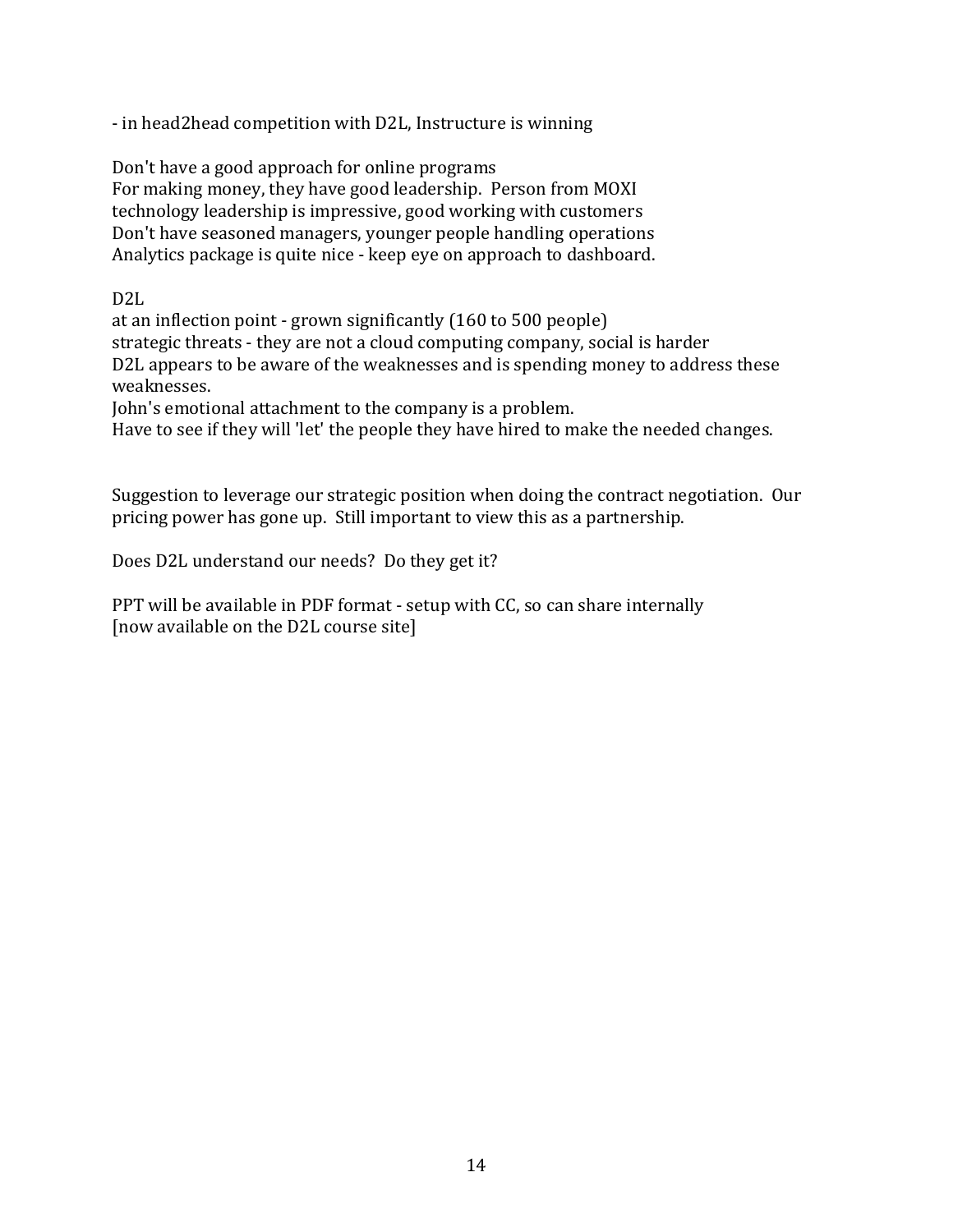Appendix B – Meeting with John Baker – 8/1/12 (notes taken by Jeanne Blochwitz)

Drivers for change - Platform: on premise --> cloud institutions are treating 'on premise' in a SaaS way.

- Delivery: brick/morter to online/blended

-Content delivery: text to digital

- Instructional model: one size to personalize

Capture

- students becoming producers; going beyond being consumers of education

Support for Lifelong learning

- example in engineering, there is a need to re-tool after 5-10 years

- maybe a driver for MOOCs, showing the demand for this type of learning

Developing attributes

- examples of things institutions want to develop in students building a map for a program, to look across courses to ensure meeting goals

D2L expanding

350 people at the beginning of 2012, now at 525

14 available languages - goal is all languages available on internet - building partners to support this work

currently 20 countries - soon to be 40 (based on one global client)

COO - Dennis Kalverman

implementing Sales and operations planning (usually done at a larger scale company. This is closing the gaps across the company. Helping with internal communications and transparency within D2L

James Keir - helping to reshape the SaaS implementation for D2L thought leader in this area (from Q9 network in Canada)

New call center (Ayaya) New help desk KB

New server platforms and & storage arch Enhanced Monitoring & Notification

Over 90% of clients using D2L hosted solutions

IBM partnership

- set a goal of 3 strategic alliances. IBM is one of these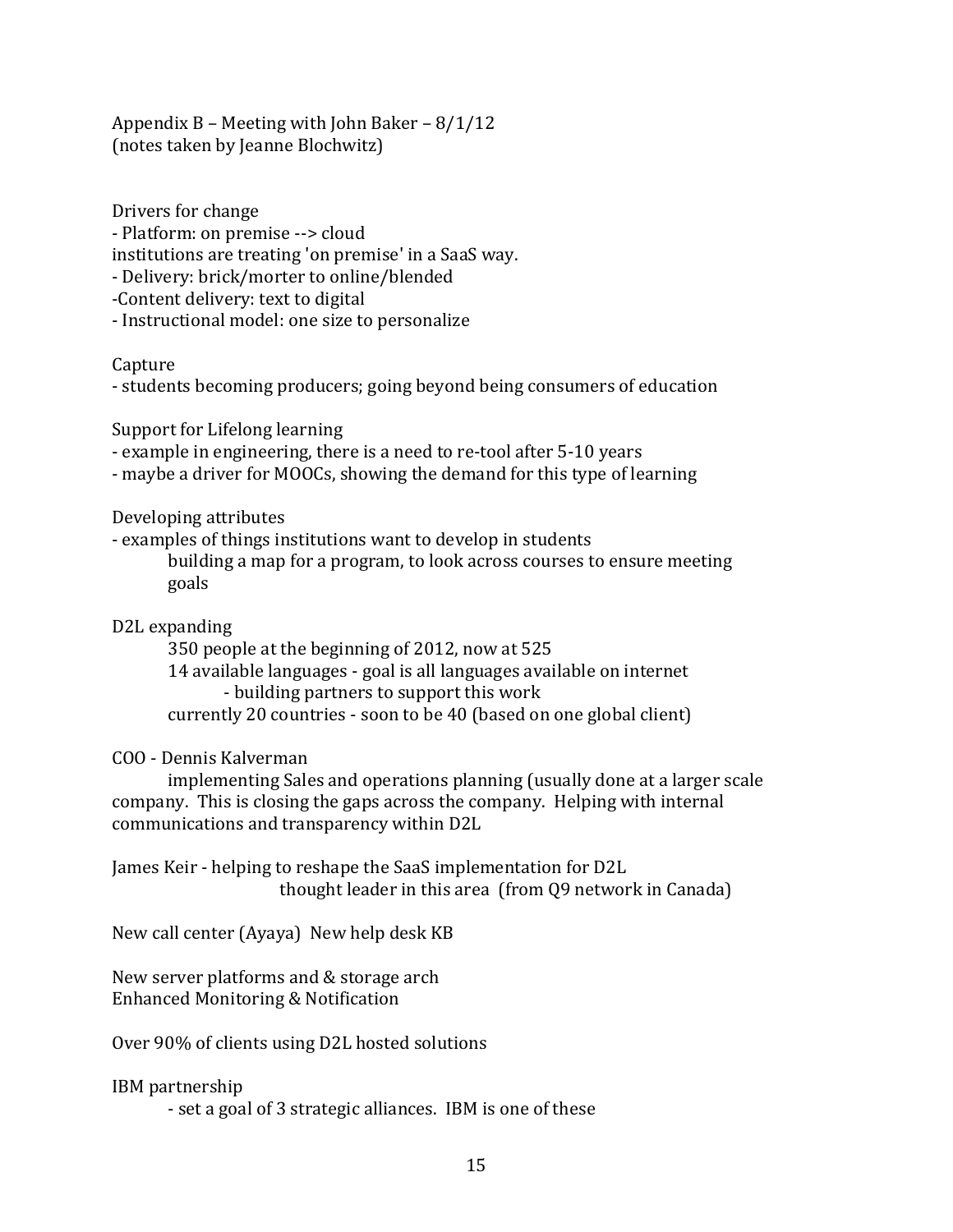- had 18 senior people from IBM at the conference
- helping to understand strategy for analytics
- IBM's vision is for lifelong learning
- includes K-12
- Mike King VP of ?

Opportunity with IBM to bring in data from multiple data sources

#### Extensible and Open

Craig Dunk (VP for extensibility)

\* main reason HSB picked D2L - 120 developers working on this and will share back the code with D2L

Assignment Grader

example of John letting his team go forth in a direction (?)

Campus Life is open and extensible

#### Easy Video Recording

- using Amazon web services for storage/streaming
- native video just the beginning

#### 10.1 out Oct 31, 2012

upgrade for discussion postings cleaning up the core tools making student progress reports graphic (leveraging visualization engine)

10, 10.1 and 10.2 are all upgrades to the core technology plus additional free tools (like video)

#### myDesire2Learn

eP in the cloud. 2GB storage for alumni looking at ways the institution wants to continue to interact with alumni included in eP license

#### Analytics

focusing on improving reports - is this what we want?

#### Binder

based on a set of cloud services that D2L has built (more about this)? supports personalization of the content this is available at no cost with the LE

Partnership with I2 for Capture providing a platform for lecture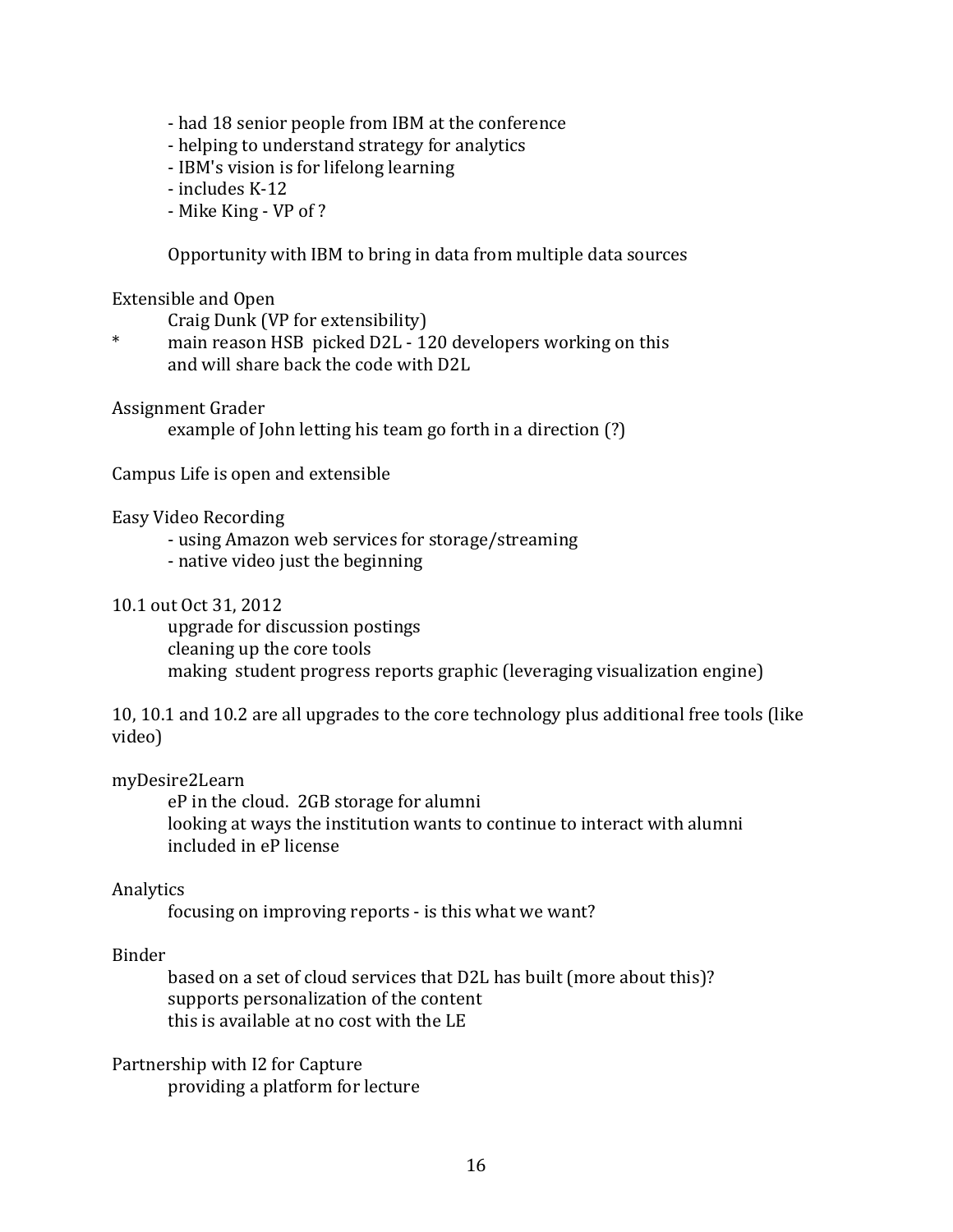Questions for John

Community - Early access - formally opens in Sept/Oct Service Packs - moving to fully automated Approach is to move to zero down time for upgrades

- need a partnership in order to move to this

- relying on layers of resiliency - this is infrastructure changes

ACTION: follow-up with David Dumke on this idea of following up in 3 months on these items of infrastructure.

University of Surrey - had a similar issue with app pool recycling. Turned out to be an issue with a local monitoring tool.

Aaron - 2 groups:

one group wants access to all the data Response from John is to use valence - this needs policy to support this down to instructors

SPSS is part of the integration with IBM for the data warehouse ACTION: need to ask Al Essa how IBM is connected with our LA pilot

2nd group wants intuitive easy interfaces with tools looking for seamlessness of using D2L Response from John: working through IMS (LTI integrations) partnering with other applications opened up all the APIs - Instructors can request a test environment

v10 has underlying HTML5 structure - easy to support mobile 'insert stuff'' for support of youtube

Tanya - request for clear information on what is useful for instructors Marketing. D2L needs to help by providing video Linda - how is LTDC involved in this

Response from John - Recipes

All the dashboards that have been developed all have open APIs

John says that data warehouse should be available at no cost. will be part of the base offering in the future.

What D2L is building is the learning analytics, predictive modeling system.